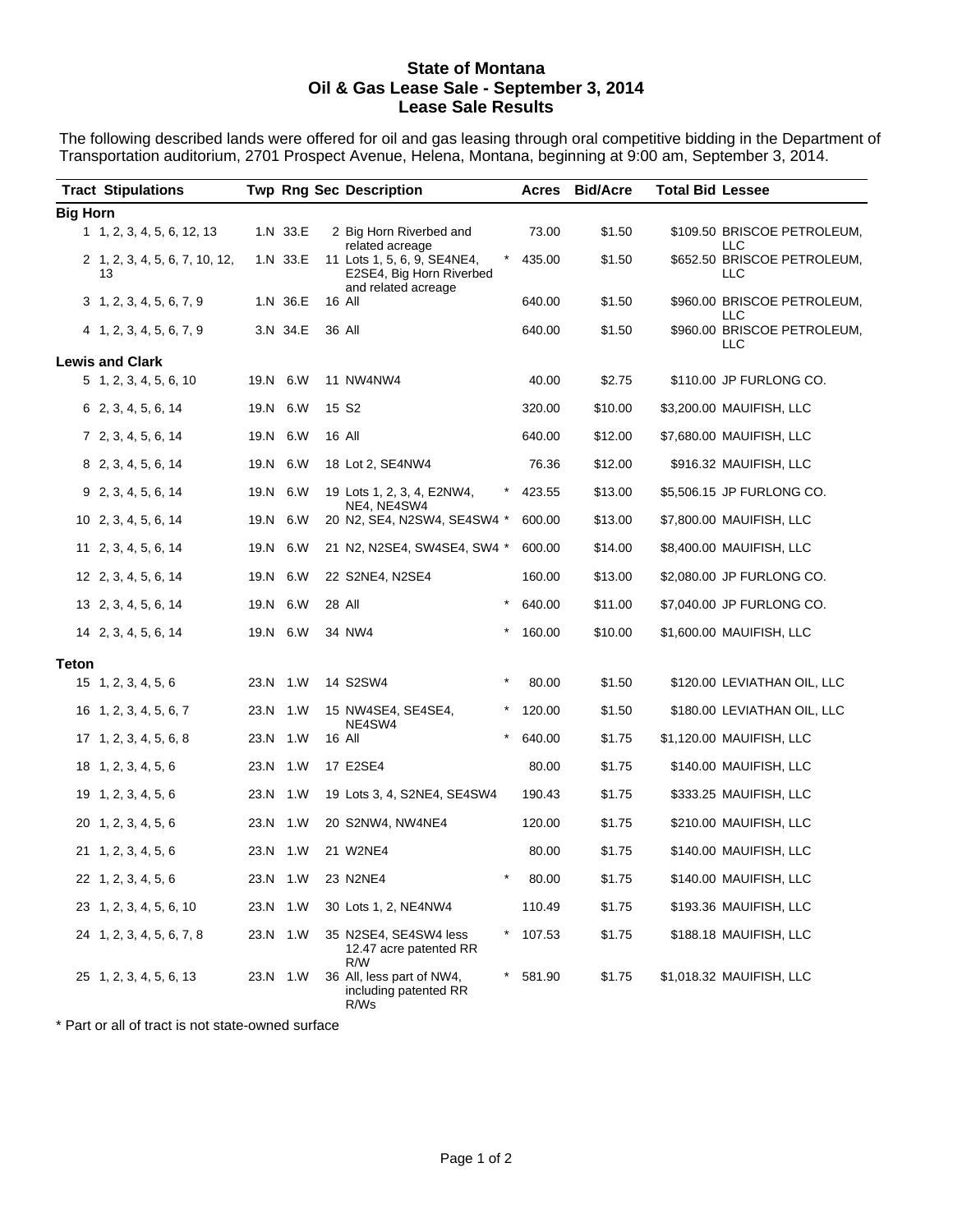# **Summary by Lessor**

|                                             | <b>Total Acres</b> | <b>Total Tracts</b> |
|---------------------------------------------|--------------------|---------------------|
| Dept. of Natural Resources and Conservation | 7.638.26           | 25                  |

# **Oil and Gas Lease Sale Summary**

| <b>Total Tracts</b>         | 25          |
|-----------------------------|-------------|
| <b>Total Acres</b>          | 7.638.26    |
| <b>Total Bid Revenue</b>    | \$50.797.58 |
| <b>Average Bid Per Acre</b> | \$6.65      |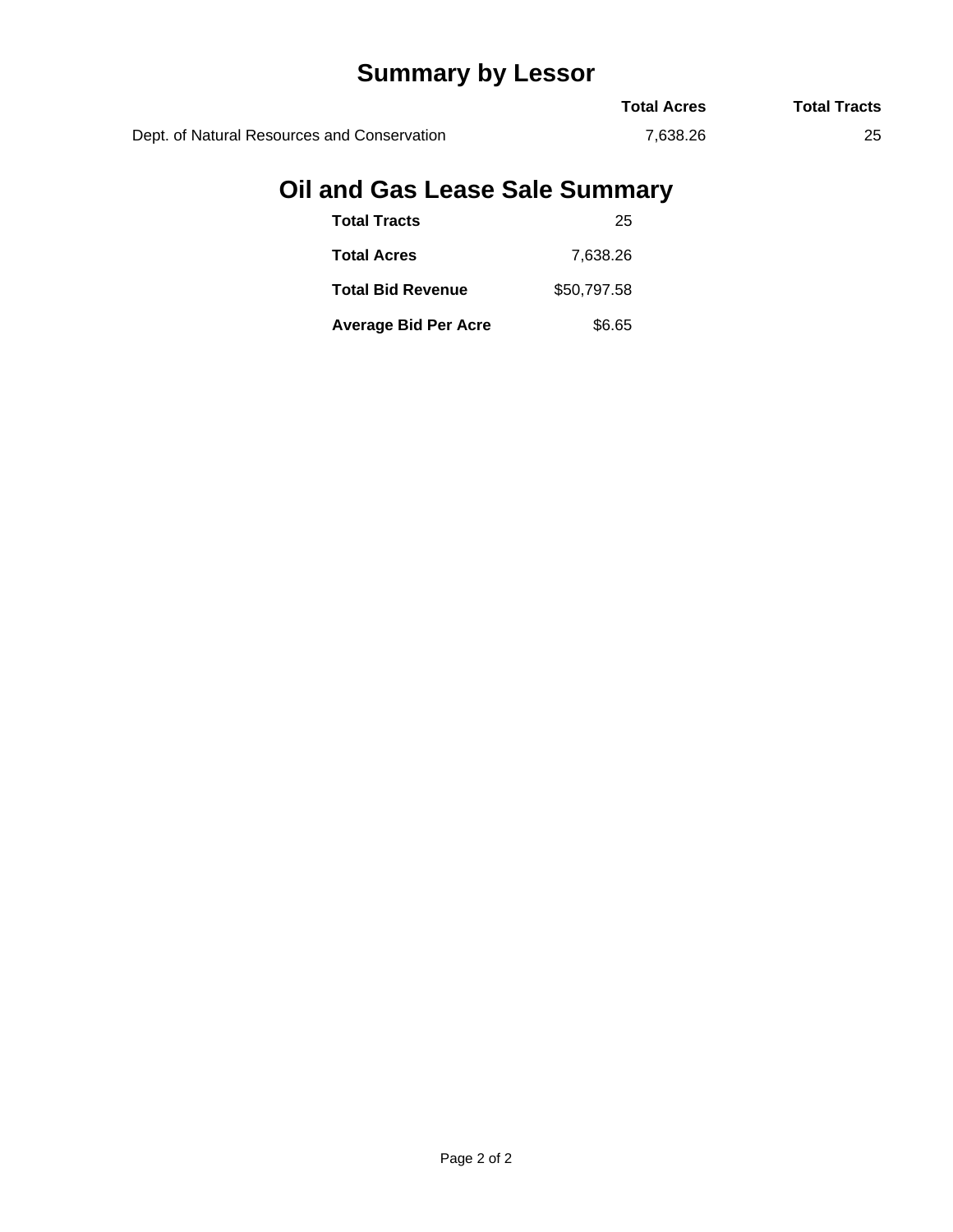### **State of Montana Oil & Gas Lease Sale - September 3, 2014 Stipulations**

- 1 Lessee shall notify and obtain approval from the Department's Trust Land Management Division (TLMD) prior to constructing well pads, roads, power lines, and related facilities that may require surface disturbance on the tract. Lessee shall comply with any mitigation measures stipulated in TLMD's approval.
- 2 Prior to the drilling of any well on or into the lease premises, lessee shall send one copy of the well prognosis, including Form 22 "Application for Permit" to the Department's Trust Land Management Division (TLMD). After a well is drilled and completed, lessee shall send one copy of all logs run, Form 4A "Completion Report", and geologic report to TLMD. A copy of Form 2 "Sundry Notice and Report of Wells" or other appropriate Board of Oil and Gas Conservation form shall be sent to TLMD whenever any subsequent change in well status or operator is intended or has occurred. Lessee shall also notify and obtain approval from the TLMD prior to plugging a well on the lease premises.

Issuance of this lease in no way commits the Land Board to approval of coal bed methane production on this lease. Any coal bed methane extraction wells would require subsequent review and approval by the board.

- 3 The TLMD will complete an initial review for cultural resources and, where applicable, paleontological resources of the area intended for disturbance and may require a resources inventory. Based on the results of the inventory, the TLMD may restrict surface activity for the purpose of protecting significant resources located on the lease premises.
- 4 The lessee shall be responsible for controlling any noxious weeds introduced by lessee's activity on State-owned land and shall prevent or eradicate the spread of those noxious weeds onto land adjoining the lease premises.
- 5 The definitions of "oil" and "gas" provided in 82-1-111, MCA, do not apply to this lease for royalty calculation purposes.
- 6 If the State does not own the surface, the lessee must contact the owner of the surface in writing at least 30 days prior to any surface activity. A copy of the correspondence shall be sent to TLMD.
- 7 Due to unstable soil conditions on this tract and/or topography that is rough and/or steep, surface use may be restricted or denied. Seismic activity may be restricted to poltershots.
- 8 The lessee is responsible to pay for all damages, including penalties and charges assessed by the USDA-CFSA on CRP lands, as a result of drilling and production on the tract.
- 9 This lease is located within MT-DFWP sage-grouse general habitat. Active general area sage-grouse leks are not currently known to exist on or within 2 miles of this lease. Proposed activities must comply with the Montana Greater Sage-Grouse Habitat Conservation Strategy and amendments thereto.
- 10 Unless otherwise approved by the Department in writing, wells and related surface infrastructure, including new road construction, are prohibited within 1/2 mile of the centerline of a navigable river, lake or reservoir, and within 1/4 mile of direct perennial tributary streams of navigable waterways, on or adjacent to the tract. No surface occupancy is allowed within the bed of a river, stream, lake or reservoir, islands and accretions or abandoned channels.
- 11 Due to the floodplain/wetlands area(s), surface use may be restricted or denied.
- 12 This tract contains navigable riverbeds. No surface occupancy is allowed within the bed of the navigable river, abandoned channels, or on islands and accretions. In addition, upon completion of a successful well, where river title is disputed, the lessee will file an interpleader action under Rule 22, M.R.Civ.P. in the Montana District Court, or other court having jurisdiction, in which the leased lands are located for all acreage within the lease in which the title is disputed. The lessee shall name all potential royalty claimants as defendants.
- 13 If the lessee completes a successful oil and/or gas well, and if land title is disputed, the lessee shall fund professional land surveys as needed to determine the location and acreage encompassed by the spacing and/or pooling unit and the state lease acreage within that unit. Surveys shall be conducted by a licensed land surveyor acceptable to the Department, and shall be prepared pursuant to survey requirements provided by the Department.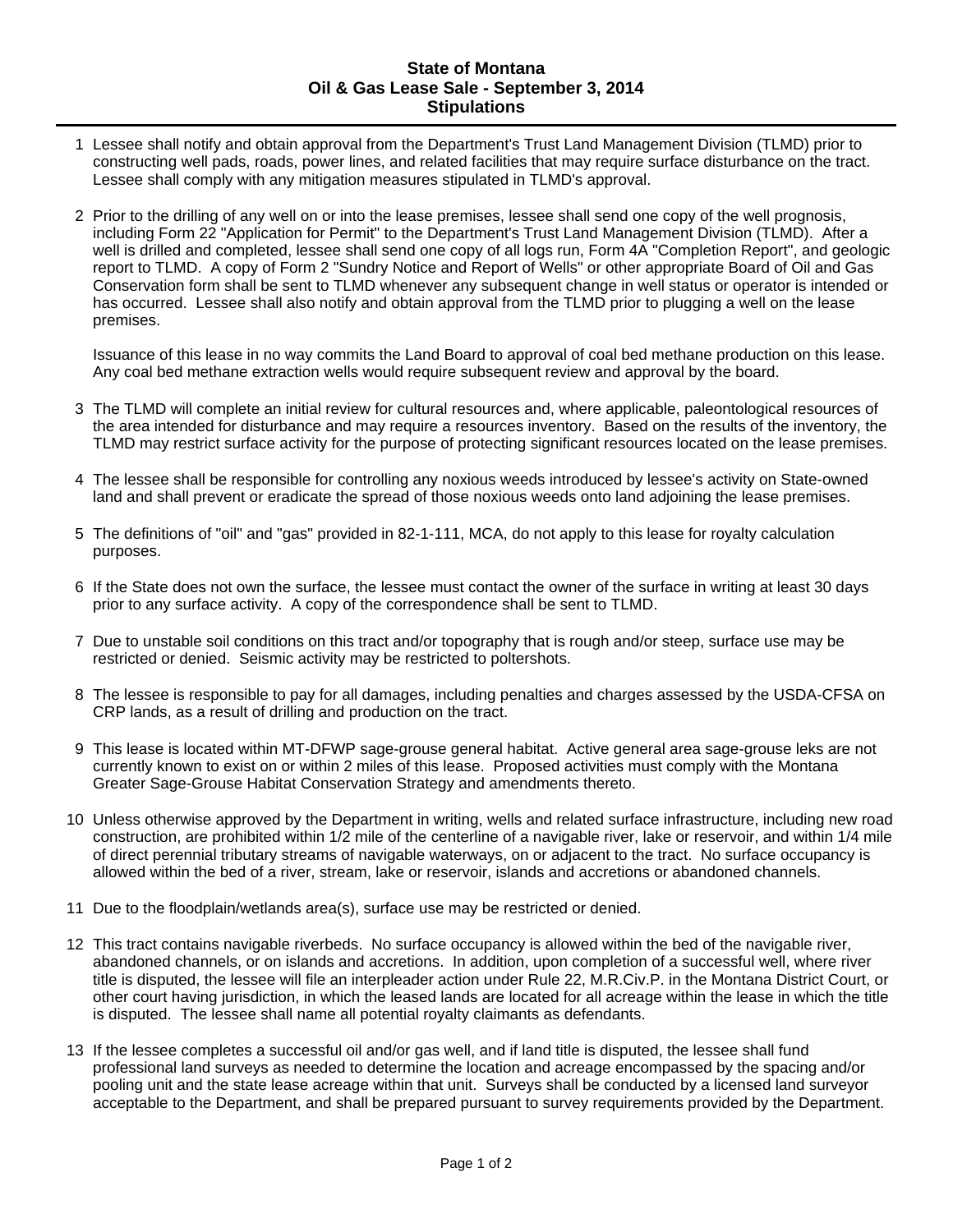14 This lease is located near the Rocky Mountain Front and includes areas that are environmentally sensitive. Therefore, except as otherwise provided below, the lessee shall not conduct any surface operations on the lease premises. If the lessee determines that surface operation on the lease premises may be required, the lessee shall submit a proposed Operating Plan or Amendment to an existing Operating Plan to the State Board of Land Commissioners describing in detail the proposed operations. No surface activities shall occur on the lease premises unless and until the Operating Plan or Amendment is approved by the Board. In determining whether to approve the proposed Operating Plan or Amendment, the following provisions shall apply:

1) If the lessee proposes an activity that does not entail any significant surface disturbance, the Board may approve the same after completion of the appropriate environmental review in accordance with the Montana Environmental Policy Act (MEPA) and an opportunity for public comment on the proposed activity has been provided.

2) Before the Board approves any proposed activity on the lease premises that entails a significant surface disturbance, an environmental impact statement (EIS) shall be completed in accordance with MEPA. The EIS shall analyze the potential impacts of alternative and future potential levels of oil and gas development and extraction on an ecosystem scale as the ecosystem is defined by the "Limits of Acceptable Change - Bob Marshall Wilderness Complex" adopted by the Montana Department of Fish, Wildlife and Parks in December 1991. The analysis shall consider all relevant information, which may include, but is not limited to, existing environmental reviews and management plans. Public involvement in the environmental review process shall be actively solicited by the preparer of the environmental review document and shall include, at minimum, adequately noticed public meetings in at least three communities including Great Falls and Helena.

3) The proposed surface activity shall adhere to the "Interagency Rocky Mountain Front, Wildlife Monitoring/Evaluation Program, Management Guidelines for Selected Species" adopted by the Montana Department of Fish, Wildlife and Parks in September 1987, or any successor guidelines thereto.

4) The Board may refuse to approve any proposed surface operations if it determines that they do not constitute the best use of trust resources or are not in the best interest of the State of Montana.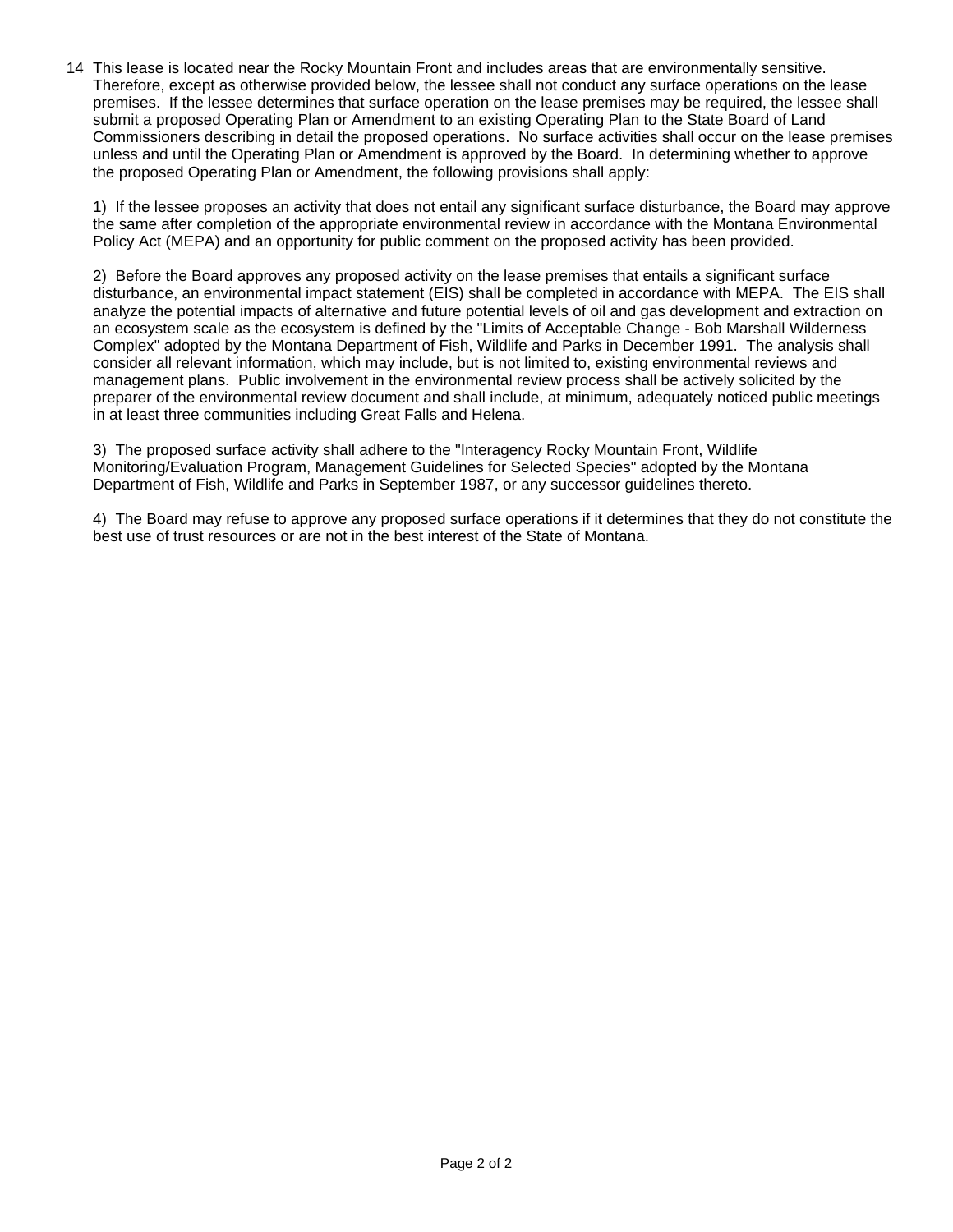# **NOTICE**

Several tracts on this lease sale are located in sage-grouse general habitat, as mapped by the Montana Department of Fish, Wildlife & Parks (MT-DFWP). In early 2013, Governor Bullock created a citizen-based Greater Sage-Grouse Habitat Conservation Advisory Council. The Council has worked over the past 10 months to develop and provide to the Governor recommendations on policies and actions for a state-wide strategy to preclude the need to list the greater sage-grouse under the Federal Endangered Species Act. On January 29, 2014, the Council provided its recommendations to the Governor in the form of a proposed Greater Sage-Grouse Habitat Conservation Strategy (Strategy). This document is available from the MT-DFWP at the following website address:

### [http://governor.mt.gov/docs/GRSG%20strategy%2029Jan\\_final.pdf](http://governor.mt.gov/docs/GRSG%20strategy%2029Jan_final.pdf)

The January 29, 2014 proposed Strategy recommends that the Governor consider several stipulations and mitigations (see pages 19 and 20) for development on tracts located in sagegrouse general habitat. The proposed Strategy also has recommended stipulations and mitigations for MT-DFWP mapped core habitat, but no tracts on this sale are located in core habitat.

Governor Bullock is currently reviewing the Council's recommendations. The Governor will accept, modify or reject the Council's recommendations to produce a final Greater Sage-Grouse Habitat Conservation Strategy. Therefore, applicable stipulations may differ from those included in the Council's January 29, 2014 proposed Strategy. Those tracts on this lease sale that include Lease Stipulation 9 will be subject to the final Strategy ultimately formulated and adopted by the Governor.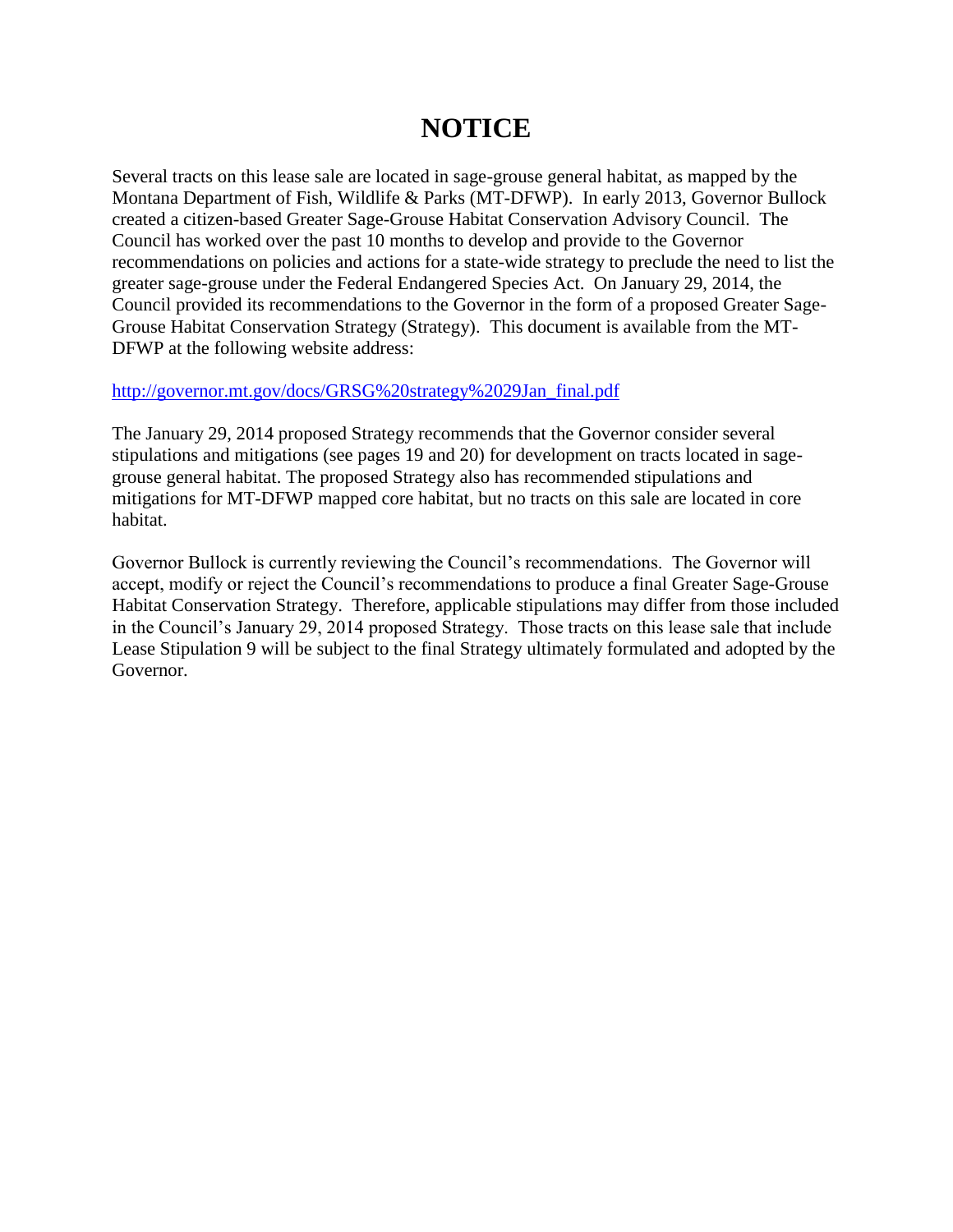### **State of Montana Oil & Gas Lease Sale - September 3, 2014 Applicant List**

|                        |                   |                 |                   | <b>Tract Twp Rng Sec Description</b>                                                   | <b>Acres Applicant</b>        |
|------------------------|-------------------|-----------------|-------------------|----------------------------------------------------------------------------------------|-------------------------------|
| <b>Big Horn</b>        |                   |                 |                   |                                                                                        |                               |
|                        |                   |                 |                   | 1 1.N 33.E 2 Big Horn Riverbed and related acreage 73.00 BRISCOE PETROLEUM, LLC        |                               |
|                        |                   |                 |                   | 2 1.N 33.E 11 Lots 1, 5, 6, 9, SE4NE4, E2SE4, Big Horn<br>Riverbed and related acreage | 435.00 BRISCOE PETROLEUM, LLC |
|                        | 3 1.N 36.E 16 All |                 |                   |                                                                                        | 640.00 BRISCOE PETROLEUM, LLC |
| $\overline{4}$         |                   | 3.N 34.E 36 All |                   |                                                                                        | 640.00 BRISCOE PETROLEUM, LLC |
| <b>Lewis and Clark</b> |                   |                 |                   |                                                                                        |                               |
|                        | 5 19.N 6.W        |                 |                   | 11 NW4NW4                                                                              | 40.00 LEVIATHAN OIL, LLC      |
|                        | 6 19.N 6.W        |                 | 15 S <sub>2</sub> |                                                                                        | 320.00 LEVIATHAN OIL, LLC     |
|                        | 7 19.N 6.W        |                 |                   | 16 All                                                                                 | 640.00 LEVIATHAN OIL, LLC     |
|                        | 8 19.N 6.W        |                 |                   | 18 Lot 2, SE4NW4                                                                       | 76.36 LEVIATHAN OIL, LLC      |
|                        | 9 19.N 6.W        |                 |                   | 19 Lots 1, 2, 3, 4, E2NW4, NE4, NE4SW4                                                 | 423.55 LEVIATHAN OIL, LLC     |
|                        | 10 19.N 6.W       |                 |                   | 20 N2, SE4, N2SW4, SE4SW4                                                              | 600.00 LEVIATHAN OIL, LLC     |
|                        | 11 19.N 6.W       |                 |                   | 21 N2, N2SE4, SW4SE4, SW4                                                              | 600.00 LEVIATHAN OIL, LLC     |
|                        | 12 19.N 6.W       |                 |                   | 22 S2NE4, N2SE4                                                                        | 160.00 LEVIATHAN OIL, LLC     |
|                        | 13 19.N 6.W       |                 | 28 All            |                                                                                        | 640.00 LEVIATHAN OIL, LLC     |
|                        | 14 19.N 6.W       |                 |                   | 34 NW4                                                                                 | 160.00 LEVIATHAN OIL, LLC     |
| <b>Teton</b>           |                   |                 |                   |                                                                                        |                               |
|                        |                   |                 |                   | 15 23.N 1.W 14 S2SW4                                                                   | 80.00 LEVIATHAN OIL, LLC      |
|                        | 16 23.N 1.W       |                 |                   | 15 NW4SE4, SE4SE4, NE4SW4                                                              | 120.00 LEVIATHAN OIL, LLC     |
|                        | 17 23.N           | 1.W             |                   | 16 All                                                                                 | 640.00 LEVIATHAN OIL, LLC     |
|                        | 18 23.N 1.W       |                 |                   | 17 E2SE4                                                                               | 80.00 LEVIATHAN OIL, LLC      |
|                        | 19 23.N 1.W       |                 |                   | 19 Lots 3, 4, S2NE4, SE4SW4<br>20 S2NW4, NW4NE4<br>21 W2NE4                            | 190.43 LEVIATHAN OIL, LLC     |
|                        | 20 23.N           | 1. W            |                   |                                                                                        | 120.00 LEVIATHAN OIL, LLC     |
|                        | 21 23.N           | 1. W            |                   |                                                                                        | 80.00 LEVIATHAN OIL, LLC      |
|                        | 22 23.N           | 1. W            |                   | 23 N2NE4                                                                               | 80.00 LEVIATHAN OIL, LLC      |
|                        | 23 23.N 1.W       |                 |                   | 30 Lots 1, 2, NE4NW4                                                                   | 110.49 LEVIATHAN OIL, LLC     |
|                        | 24 23.N 1.W       |                 |                   | 35 N2SE4, SE4SW4 less 12.47 acre patented RR 107.53 LEVIATHAN OIL, LLC<br>R/W          |                               |
|                        | 25 23.N 1.W       |                 |                   | 36 All, less part of NW4, including patented RR<br>R/Ws                                | 581.90 LEVIATHAN OIL, LLC     |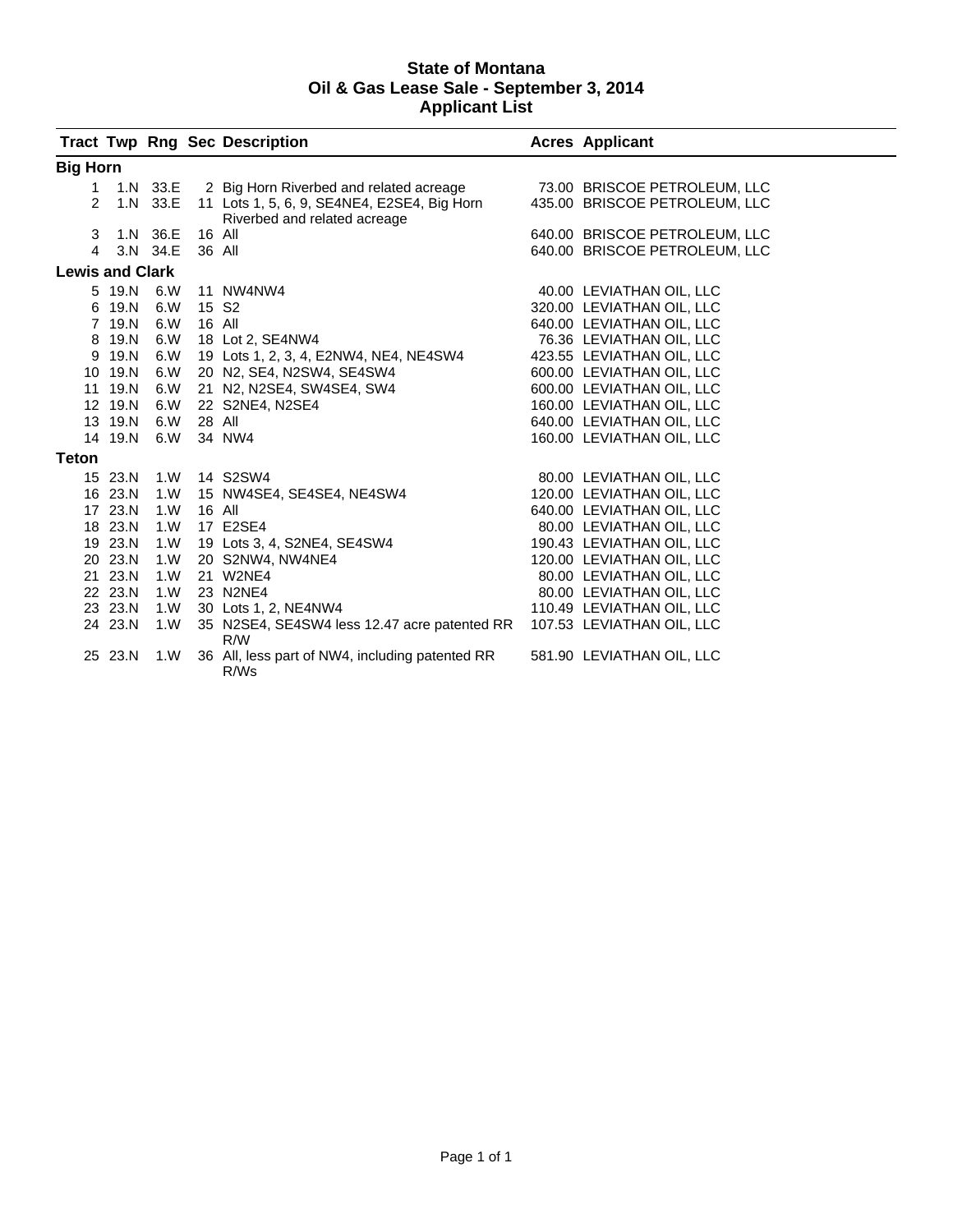#### **DEPARTMENT OF NATURAL RESOURCES AND CONSERVATION**

#### P.O. Box 201601

Helena, Montana 59620-1601

#### **The following is a list of oil and gas leases, which expired or terminated in June 2014.**

| <b>COUNTY</b>   | <b>TWP</b> | <b>RNG</b> | <b>SEC</b>     | <b>DESCRIPTION</b>                           | <b>ACRES</b> |
|-----------------|------------|------------|----------------|----------------------------------------------|--------------|
|                 |            |            |                |                                              |              |
| <b>Big Horn</b> | 8 S        | 40 E       | 16             | All, to the base of the Fort Union formation | 640.00       |
|                 | 8 S        | 40 E       | 25             | Part SE4NE4, part N2SE4, part NE4SW4, to the | 102.88       |
|                 |            |            |                | base of the Fort Union formation             |              |
|                 | 8 S        | 40 E       | 36             | All, to the base of the Fort Union formation | 640.00       |
| <b>Blaine</b>   |            |            |                |                                              |              |
|                 | 28 N       | 22 E       | 16             | Lots 1, 2, 3, 4, W2, W2E2                    | 639.04       |
|                 | 29 N       | 22 E       | 16             | Lots 1 thru 8, E2W2, E2                      | 725.68       |
|                 | 29 N       | 22 E       | 36             | All                                          | 640.00       |
|                 | 29 N       | 23 E       | 16             | All                                          | 640.00       |
|                 | 29 N       | 24 E       | 16             | All                                          | 640.00       |
|                 | 29 N       | 24 E       | 36             | All                                          | 640.00       |
| Carbon          |            |            |                |                                              |              |
|                 | 4 S        | 24 E       | 16             | All                                          | 640.00       |
| Cascade         |            |            |                |                                              |              |
|                 | 14 N       | 1E         | $\overline{2}$ | Lots 1, 2, S2NE4, SE4                        | 318.26       |
|                 | 14 N       | 1E         | 4              | S <sub>2</sub>                               | 320.00       |
|                 | 14 N       | 1 E        | 10             | NW4NE4, S2NE4, S2SE4, E2SW4                  | 280.00       |
|                 | 14 N       | 1 E        | 12             | W2W2, SE4NW4, SW4NE4, NW4SE4                 | 280.00       |
|                 | 14 N       | 1E         | 14             | All                                          | 640.00       |
|                 | 14 N       | 1E         | 16             | All                                          | 640.00       |
|                 | 14 N       | 1 E        | 20             | All                                          | 640.00       |
|                 | 14 N       | 1 E        | 36             | All                                          | 640.00       |
|                 | 20 N       | 1E         | 10             | E2NW4, N2NE4, N2SE4, SW4                     | 400.00       |
|                 | 20 N       | 1E         | 11             | All                                          | 640.00       |
|                 | 20 N       | 1 E        | 15             | All                                          | 640.00       |
|                 | 20 N       | 1E         | 16             | All                                          | 640.00       |
|                 | 20 N       | 1E         | 17             | E <sub>2</sub>                               | 320.00       |
|                 | 20 N       | 1E         | 22             | All                                          | 640.00       |
|                 | 20 N       | 1 E        | 36             | All                                          | 640.00       |
|                 | 21 N       | 1 E        | 9              | N2, SE4, N2SW4, SW4SW4                       | 600.00       |
|                 | 21 N       | 1 E        | 16             | All                                          | 640.00       |
|                 | 21 N       | 1 E        | 36             | All                                          | 640.00       |
|                 | 21 N       | 2E         | 16             | All                                          | 640.00       |
|                 | 22 N       | 1 E        | 16             | $\mathsf{All}$                               | 640.00       |
|                 | 22 N       | 1 E        | 36             | All                                          | 640.00       |
|                 | 22 N       | 2E         | 16             | All                                          | 640.00       |
|                 | 22 N       | 2E         | 27             | N <sub>2</sub>                               | 320.00       |
|                 | 22 N       | 2E         | 33             | <b>N2, N2SE4</b>                             | 400.00       |
|                 | 22 N       | 2E         | 36             | All                                          | 640.00       |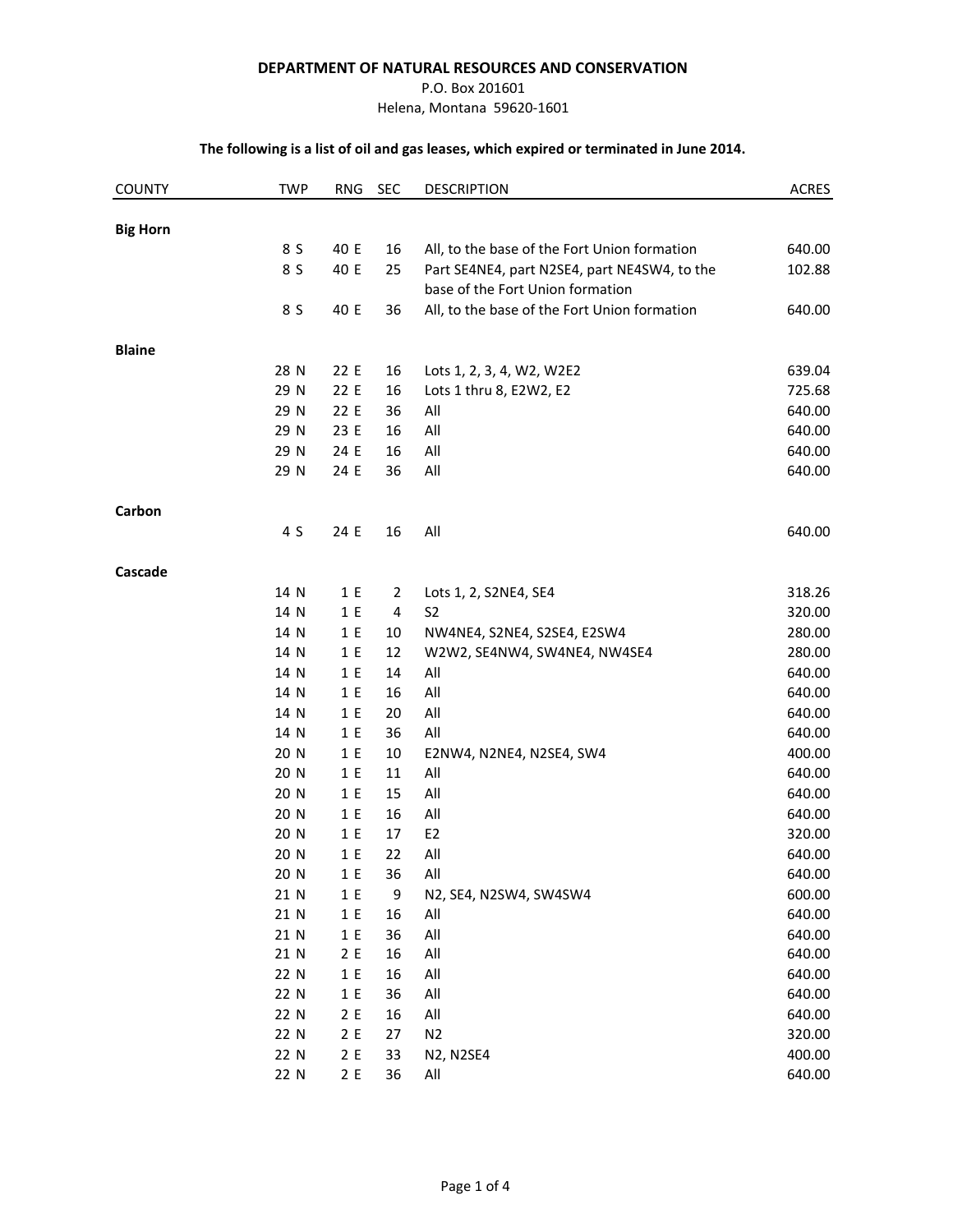| <b>COUNTY</b>          | <b>TWP</b> | <b>RNG</b> | <b>SEC</b>     | <b>DESCRIPTION</b>                         | <b>ACRES</b> |
|------------------------|------------|------------|----------------|--------------------------------------------|--------------|
|                        |            |            |                |                                            |              |
| <b>Daniels</b>         | 34 N       | 50 E       | 16             | W2NW4                                      | 80.00        |
|                        | 34 N       | 51 E       | 16             | N2NW4                                      | 80.00        |
|                        |            |            |                |                                            |              |
| Dawson                 |            |            |                |                                            |              |
|                        | 14 N       | 55 E       | 5              | Yellowstone Riverbed and related acreage   | 197.90       |
|                        |            |            |                |                                            |              |
| <b>Fergus</b>          |            |            |                |                                            |              |
|                        | 17 N       | 17 E       | $\overline{2}$ | Lot 4                                      | 40.98        |
|                        | 17 N       | 17 E       | $\overline{7}$ | NE4NE4                                     | 40.00        |
|                        | 17 N       | 18 E       | 7              | E2NE4NE4                                   | 20.00        |
|                        | 17 N       | 21 E       | 24             | SE4SW4                                     | 40.00        |
|                        | 22 N       | 19 E       | 29             | SE4NW4, N2SW4                              | 120.00       |
|                        | 22 N       | 19 E       | 31             | SE4SW4                                     | 40.00        |
|                        | 22 N       | 20 E       | 12             | SW4NE4, SW4                                | 200.00       |
|                        | 22 N       | 20 E       | 33             | NE4NW4, NW4NE4, SE4SE4, N2SW4              | 200.00       |
|                        | 23 N       | 19 E       | 36             | NW4, N2NE4, S2SE4                          | 320.00       |
|                        | 23 N       | 20 E       | 36             | <b>N2, SW4</b>                             | 480.00       |
| Glacier                |            |            |                |                                            |              |
|                        | 36 N       | 6 W        | 36             | S2SW4, SE4                                 | 240.00       |
|                        |            |            |                |                                            |              |
| Hill                   |            |            |                |                                            |              |
|                        | 30 N       | 16 E       | 16             | Lots 1, 2, NW4NE4, S2NE4, SE4              | 317.17       |
| <b>Lewis and Clark</b> |            |            |                |                                            |              |
|                        | 15 N       | 3 W        | 12             | S <sub>2</sub>                             | 320.00       |
|                        | 15 N       | 3 W        | 18             | Lots 1, 2, 3, 4, E2W2, E2                  | 600.04       |
|                        | 15 N       | 4 W        | 32             | Lots 1 thru 8, E2                          | 624.72       |
|                        | 15 N       | 4 W        | 36             | All                                        | 640.00       |
|                        | 16 N       | 3 W        | 16             | All                                        | 640.00       |
|                        | 16 N       | 3 W        | 24             | Lots 2, 5, S2NW4, W2NE4, NE4NE4, N2SW4,    | 387.82       |
|                        |            |            |                | Missouri Riverbed and related acreage      |              |
|                        | 16 N       | 3 W        | 36             | All                                        | 640.00       |
|                        | 16 N       | 4 W        | 28             | N2NW4, SE4NW4, S2SE4                       | 200.00       |
|                        | 16 N       | 4 W        | 34             | NW4NW4, SE4NW4, NW4SE4, S2S2               | 280.00       |
|                        | 16 N       | 4 W        | 36             | N2, E2SE4, W2SW4                           | 480.00       |
|                        | 16 N       | 5 W        | 16             | NW4, SE4SE4, NW4SW4, S2SW4                 | 320.00       |
|                        | 16 N       | 5 W        | 30             | Lot 3, NE4, N2SE4                          | 271.05       |
|                        | 16 N       | 5 W        | 32             | N2SW4, SE4SW4                              | 120.00       |
|                        | 16 N       | 5 W        | 34             | S2NE4, NE4SE4, S2S2                        | 280.00       |
|                        | 16 N       | 5 W        | 36             | <b>N2, N2SE4</b>                           | 400.00       |
|                        | 16 N       | 6 W        | 16             | All                                        | 640.00       |
|                        | 17 N       | 4 W        | 36             | Lots 1, 2, 3, 4, SE4NW4, NE4NE4, S2NE4, S2 | 637.50       |
|                        | 17 N       | 5 W        | 32             | NE4NW4, NE4                                | 200.00       |
|                        | 17 N       | 6 W        | 28             | Lot 1, NE4NW4                              | 78.23        |
|                        | 17 N       | 6 W        | 36             | All                                        | 640.00       |
|                        | 18 N       | 6 W        | 20             | SW4SW4                                     | 40.00        |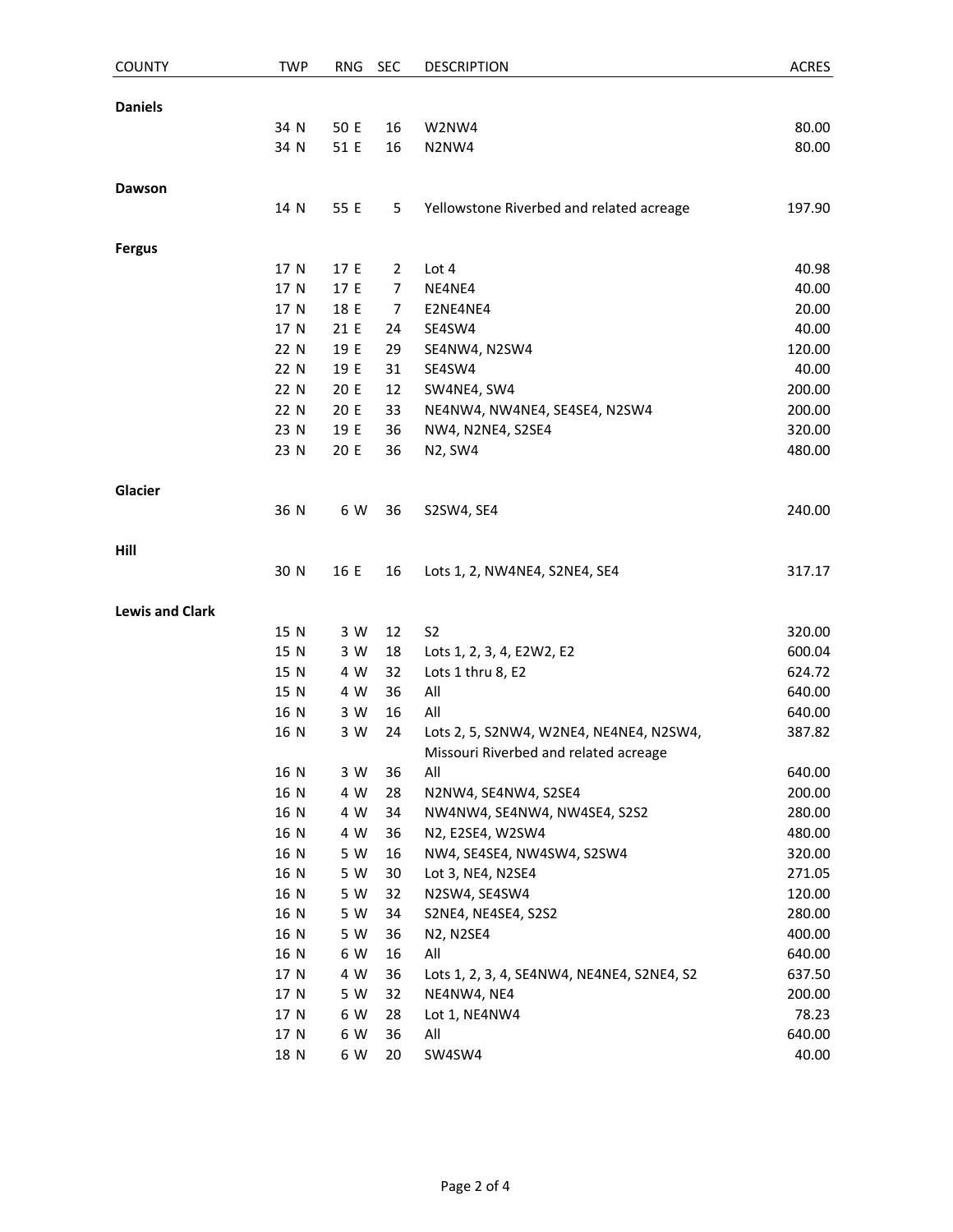| <b>COUNTY</b>   | <b>TWP</b> | <b>RNG</b> | <b>SEC</b>     | <b>DESCRIPTION</b>                                                 | <b>ACRES</b> |
|-----------------|------------|------------|----------------|--------------------------------------------------------------------|--------------|
| Liberty         |            |            |                |                                                                    |              |
|                 | 35 N       | 5 E        | 7              | SE4NW4, W2NE4, NW4SE4, NE4SW4                                      | 200.00       |
| <b>Meagher</b>  |            |            |                |                                                                    |              |
|                 | 14 N       | 2E         | 2              | Lots 3, 4, S2NW4, SW4                                              | 325.74       |
|                 | 14 N       | 2E         | 4              | Lots 1, 2, 3, 4, S2N2, N2S2, S2SE4                                 | 567.32       |
|                 | 14 N       | 2E         | 8              | NW4, NE4NE4, S2NE4, NW4SE4, S2S2                                   | 480.00       |
|                 | 14 N       | 2E         | 10             | NW4, W2NE4, N2SE4, NE4SW4, S2SW4                                   | 440.00       |
|                 | 14 N       | 2E         | 12             | All                                                                | 640.00       |
|                 | 14 N       | 2E         | 14             | W2W2, NE4, E2SE4, NE4SW4                                           | 440.00       |
|                 | 14 N       | 2E         | 16             | All                                                                | 640.00       |
|                 | 14 N       | 2E         | 20             | S2NW4, E2NE4, S2                                                   | 480.00       |
|                 | 14 N       | 2E         | 22             | W2, N2NE4, N2SE4                                                   | 480.00       |
|                 | 14 N       | 2E         | 24             | All                                                                | 640.00       |
|                 | 14 N       | 2E         | 26             | All                                                                | 640.00       |
|                 | 14 N       | 2E         | 28             | N <sub>2</sub>                                                     | 320.00       |
|                 | 14 N       | 2E         | 32             | All                                                                | 640.00       |
|                 | 14 N       | 2E         | 36             | All                                                                | 640.00       |
|                 | 14 N       | 3 E        | 16             | All                                                                | 640.00       |
| Petroleum       |            |            |                |                                                                    |              |
|                 | 12 N       | 27 E       | $\overline{2}$ | Lots $1, 2$                                                        | 64.95        |
| <b>Richland</b> |            |            |                |                                                                    |              |
|                 | 21 N       | 56 E       | 16             | All                                                                | 640.00       |
|                 | 21 N       | 56 E       | 29             | All                                                                | 640.00       |
|                 | 21 N       | 56 E       | 31             | All                                                                | 640.00       |
|                 | 22 N       | 53 E       | 16             | All                                                                | 640.00       |
| Roosevelt       |            |            |                |                                                                    |              |
|                 | 29 N       | 55 E       | 28             | W2NE4                                                              | 80.00        |
|                 | 29 N       | 56 E       | 16             | All                                                                | 640.00       |
|                 | 29 N       | 56 E       | 27             | NE4, N2SE4                                                         | 240.00       |
|                 | 30 N       | 58 E       | 36             | All                                                                | 640.00       |
| Sheridan        |            |            |                |                                                                    |              |
|                 | 34 N       | 57 E       | 36             | N2, SW4                                                            | 480.00       |
|                 | 37 N       | 58 E       | $\overline{4}$ | Lots 5, 6, 11, 12, SW4, below the base of the<br>Charles formation | 320.00       |
| <b>Teton</b>    |            |            |                |                                                                    |              |
|                 | 26 N       | 1 E        | 33             | N2, SW4                                                            | 480.00       |
| <b>Toole</b>    |            |            |                |                                                                    |              |
|                 | 33 N       | 1 E        | 35             | W <sub>2</sub>                                                     | 320.00       |
|                 | 33 N       | 1 E        | 36             | All                                                                | 640.00       |
|                 | 35 N       | 1 E        | 14             | E <sub>2</sub>                                                     | 320.00       |
|                 | 36 N       | 2E         |                | 16 SE4, to the base of the Madison formation                       | 160.00       |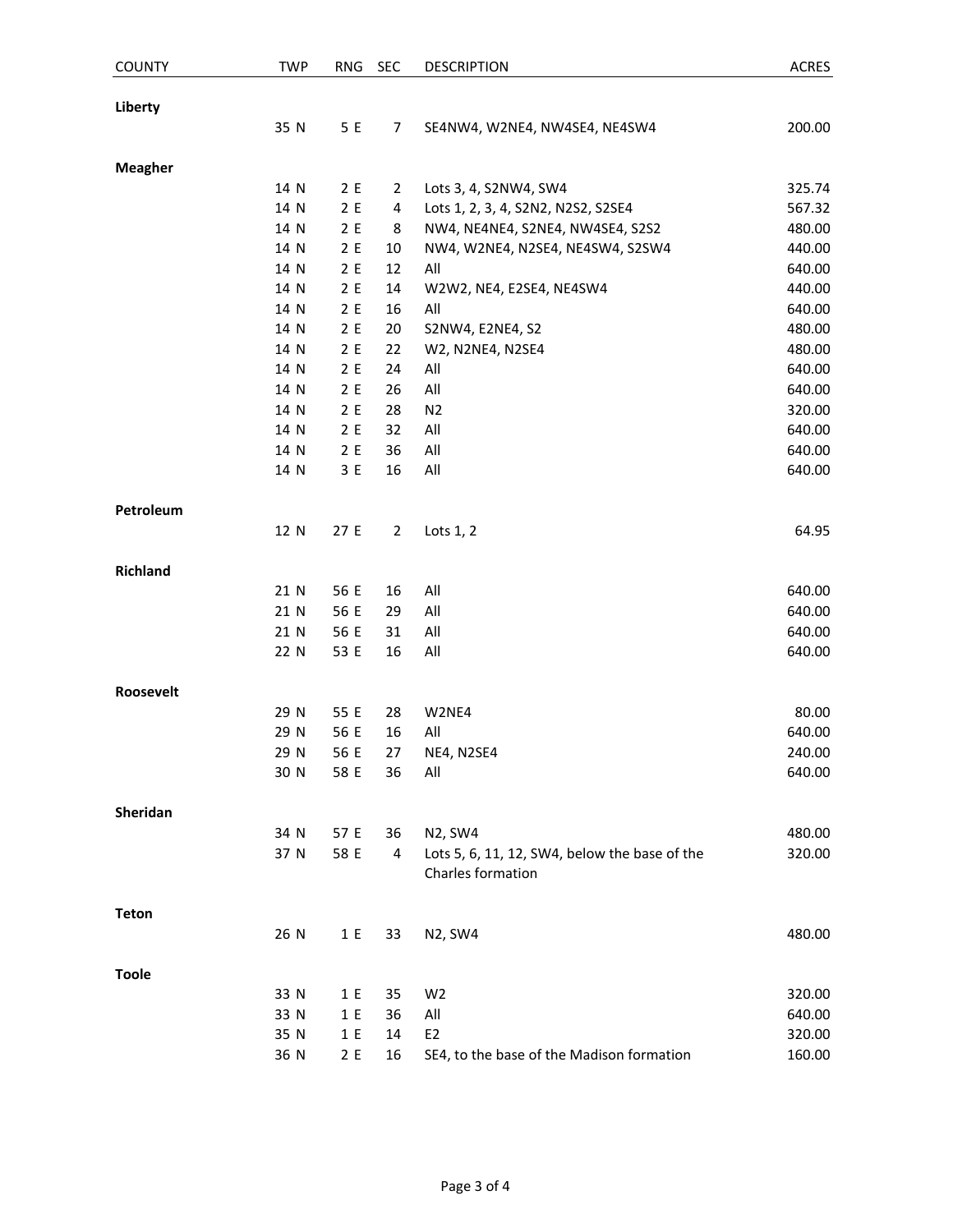**Valley**

| 30 N | 40 E | 5. | Lots 1, 2, 3, 4, S2N2, S2                                       | 639.76 |
|------|------|----|-----------------------------------------------------------------|--------|
| 30 N | 40 E | 6  | Lots 1 thru 7, SE4NW4, S2NE4, SE4, E2SW4                        | 607.94 |
| 31 N | 39 E | 12 | All                                                             | 640.00 |
| 31 N | 39 E | 14 | All                                                             | 640.00 |
| 31 N | 39 E | 22 | NW4, W2E2, SE4SE4                                               | 360.00 |
| 31 N | 39 E | 36 | Lots 1, 2, 3, 4, N2, N2S2                                       | 637.96 |
| 31 N | 40 E | 6  | Lots 1 thru 7, SE4NW4, S2NE4                                    | 367.89 |
| 31 N | 40 E | 15 | W2SW4                                                           | 80.00  |
| 31 N | 40 E | 21 | All (subject to subordination)                                  | 640.00 |
| 31 N | 40 E | 22 | W2, W2SE4                                                       | 400.00 |
| 31 N | 40 E | 27 | All (subject to subordination)                                  | 640.00 |
| 31 N | 40 E | 28 | All (subject to subordination)                                  | 640.00 |
| 31 N | 40 E | 29 | W2                                                              | 320.00 |
| 31 N | 40 E | 31 | Lots 1 thru 7, E2NW4, NE4, N2SE4, NE4SW4                        | 613.78 |
| 31 N | 40 E | 32 | Lots 1, 2, 3, 4, W2NW4, N2S2                                    | 398.87 |
| 31 N | 40 E | 33 | Lots 1, 2, 3, 4, E2NW4, NE4, N2S2 (subject to<br>subordination) | 559.84 |